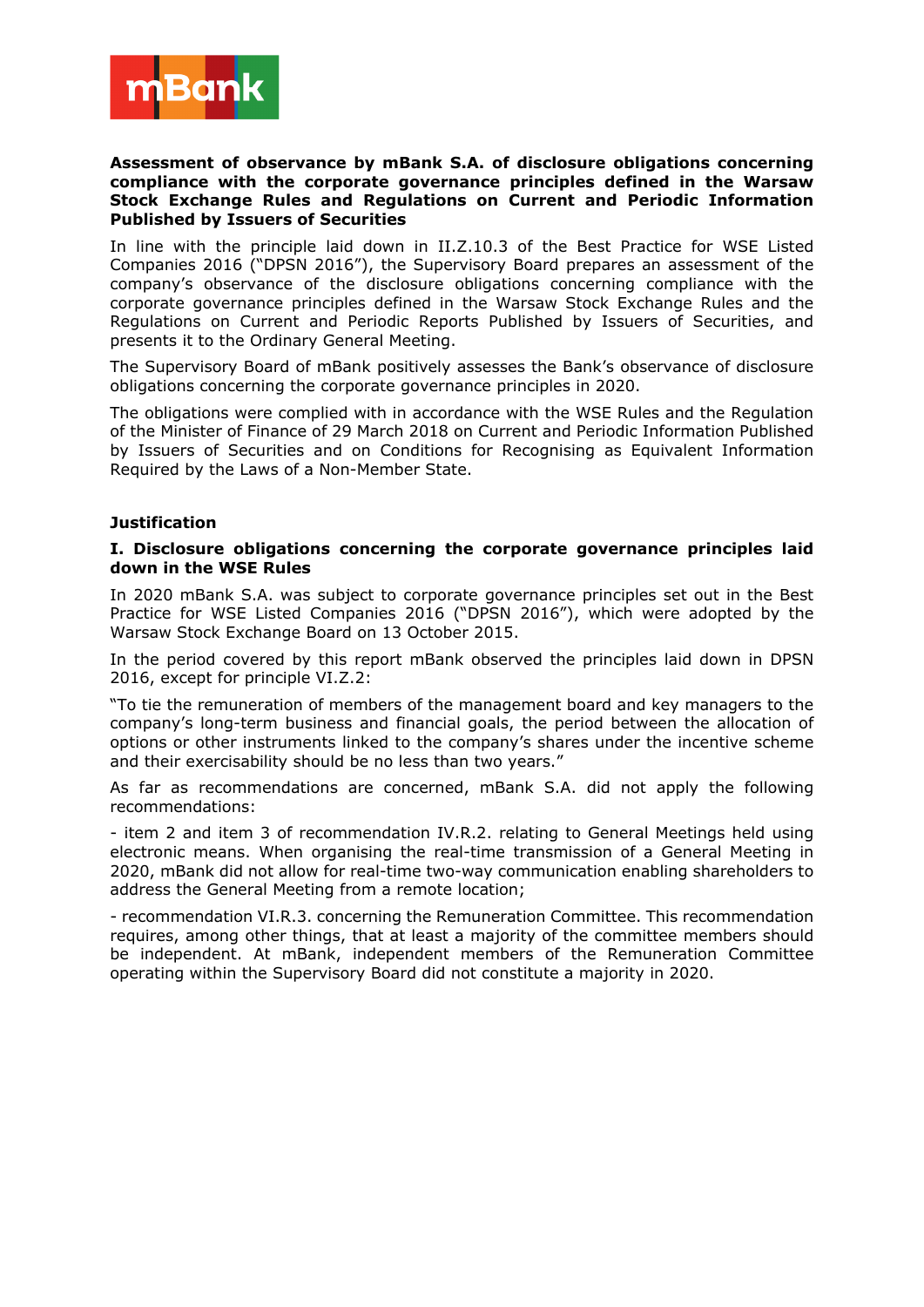As at the end of the year independent members accounted for 50% of the Remuneration Committee.

In 2020 the following principles did not apply to mBank S.A.:

- principle I.Z.1.10. stipulating that a company should publish on its website financial projections, if the company has decided to publish them, published at least in the last five years, including information about the degree of their implementation – due to the fact that mBank S.A. does not publish financial projections,

- principle III.Z.6. stipulating that where a company has no separate internal audit function in its organisation, the Audit Committee (or the Supervisory Board if it performs the functions of the Audit Committee) should review on an annual basis whether such function needs to be separated – due to the fact that the Audit Committee operates at mBank S.A.

Under the Warsaw Stock Exchange Rules, should a specific detailed corporate governance principle not be applied on a permanent basis or be breached incidentally, the issuer is obliged to publish a relevant report. The report should be published on the issuer's official website and in the way analogous to that applied to the submission of current reports. As of 1 January 2016, regardless of the reports relating to potential non-compliance with the detailed principles stipulated in DPSN 2016, companies are obliged to publish on their websites a statement on their compliance with the recommendations and detailed principles contained in the document.

In 2020 the scope of application of the corporate governance principles did not change. According to the latest information submitted to the WSE on 24 April 2017, mBank complies with the detailed principles and recommendations laid down in the Best Practice, except for one principle (VI.Z.2) and two recommendations (IV.R.2. and VI.R.3). Except for the principle and two recommendations referred to above, the Supervisory Board of mBank S.A. did not identify any other breaches of the Best Practice for WSE Listed Companies 2016.

A statement on the Bank's compliance with the recommendations and detailed principles laid down in DPSN 2016 had been published on mBank's website [\(https://www.mbank.pl/en/about-us/corporate-governance-and-best-practices/\)](https://www.mbank.pl/en/about-us/corporate-governance-and-best-practices/).

This statement, provided on the form prepared by the WSE, presents detailed information on the Bank's compliance or non-compliance with individual recommendations and detailed principles and constitutes direct implementation of principle I.Z.1.13. The documents referred to in I.Z.1 of the Best Practice for WSE Listed Companies 2016 are available on mBank's website.

## **II. Disclosure obligations concerning the corporate governance principles laid down in the Regulations on Current and Periodical Information Published by Issuers of Securities**

Under Regulation of the Minister of Finance dated 29 March 2018 on Current and Periodic Information Published by Issuers of Securities and on Conditions for Recognising as Equivalent Information Required by the Laws of a Non-Member State, the Bank is obliged to include in its annual report a separate statement on compliance with the corporate governance principles, containing the elements referred to in Article 70 (6) (5) of the Regulation.

The Management Board Report on Performance of mBank S.A. Group in 2020 in the Chapter 14 contains the statement on compliance with the corporate governance principle. The statement contains all the elements required under the Regulation of the Minister of Finance and presents the issues related to corporate governance in a detailed and reliable manner.

The Supervisory Board is pleased to note that the Bank conducts its operations in a transparent manner in line with the principles of corporate governance, including those relating to the protection of shareholders' rights and ensuring access to information for shareholders, investors and the media.